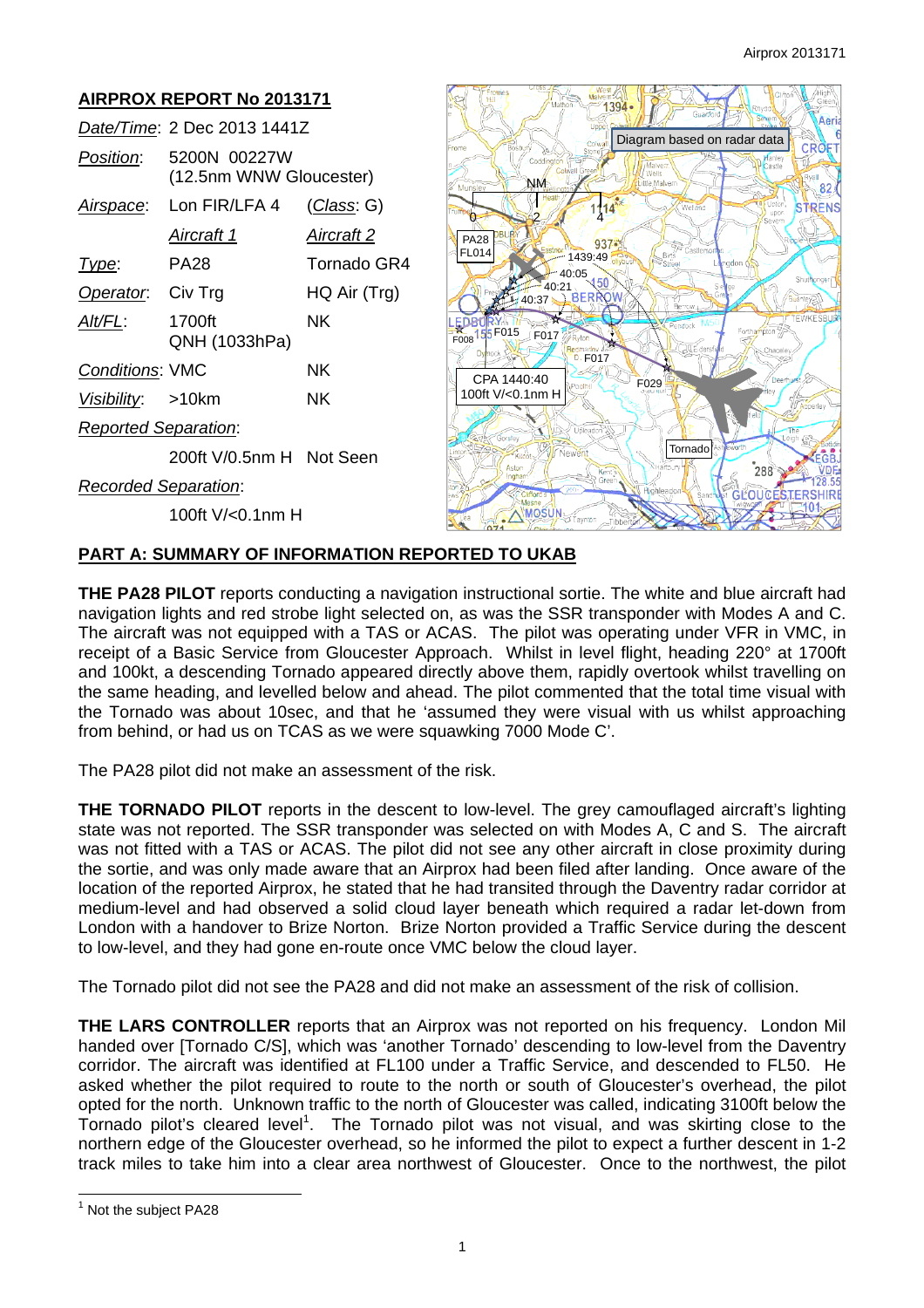was informed that he was clear of the previous traffic, put on the Brize Norton QNH, and descended to 2300ft. The pilot reported good VMC before reaching this altitude and went en-route, squawking 7001. Details regarding the Airprox are unknown as nothing was reported at the time, or seen conflicting on the controller's display.

**THE SUPERVISOR** reports that nothing was reported to him at the time, and that he did not recall witnessing an Airprox situation.

#### **Factual Background**

The weather at Gloucestershire and Brize Norton was recorded as follows:

METAR EGBJ 021420Z 00000KT 9999 FEW027 BKN032 08/05 Q1033 METAR EGBJ 021450Z 00000KT 9999 FEW026 BKN032 09/03 Q1033 METAR EGVN 021450Z 06003KT 9999 OVC028 08/03 Q1033 BLU NOSIG

#### **Analysis and Investigation**

#### **CAA ATSI**

The reported Airprox occurred at 1440:40, 12.2nm northwest of Gloucestershire Airport (Gloster), within Class G uncontrolled airspace, between a Piper PA28-161 Cadet (PA28) and a Tornado GR4A (Tornado). CAA ATSI had access to the RTF and area radar recording, the written report from the controller, together with reports from the PA28 and Tornado pilots. The Gloster Approach controller reported that no report or mention of the incident was made by RTF, but that the PA28 pilot subsequently visited ATC and advised of his intention to file an Airprox report, at which point Gloster ATC took appropriate reporting action.

The PA28 pilot was operating on a local VFR flight from Gloster Airport and was in receipt of a Basic Service from Gloster Approach. After departure from Gloster he was transferred to Gloster Approach. At 1414:18, a Basic Service was agreed, and the PA28 pilot continued to the northwest of Gloster. At 1421:35, the PA28 pilot advised Gloster, *"Just to let you know we're doing low-level nav over towards the Evesham direction; I will be on frequency but I may lose twoway communication with you".* This was acknowledged by the Gloster controller.

At 1439:06, the Tornado was 2.2nm north of Gloster, squawking 3711 (Brize Norton), and was tracking northwest maintaining FL050. The Tornado pilot continued northwest and started to descend. At 1439:52, the Tornado was passing FL028 and the PA28 was at FL014 tracking southwest; the lateral distance between the two aircraft was 5.3nm, see Figure 1.



Figure 1: Swanwick MRT at 1439:52.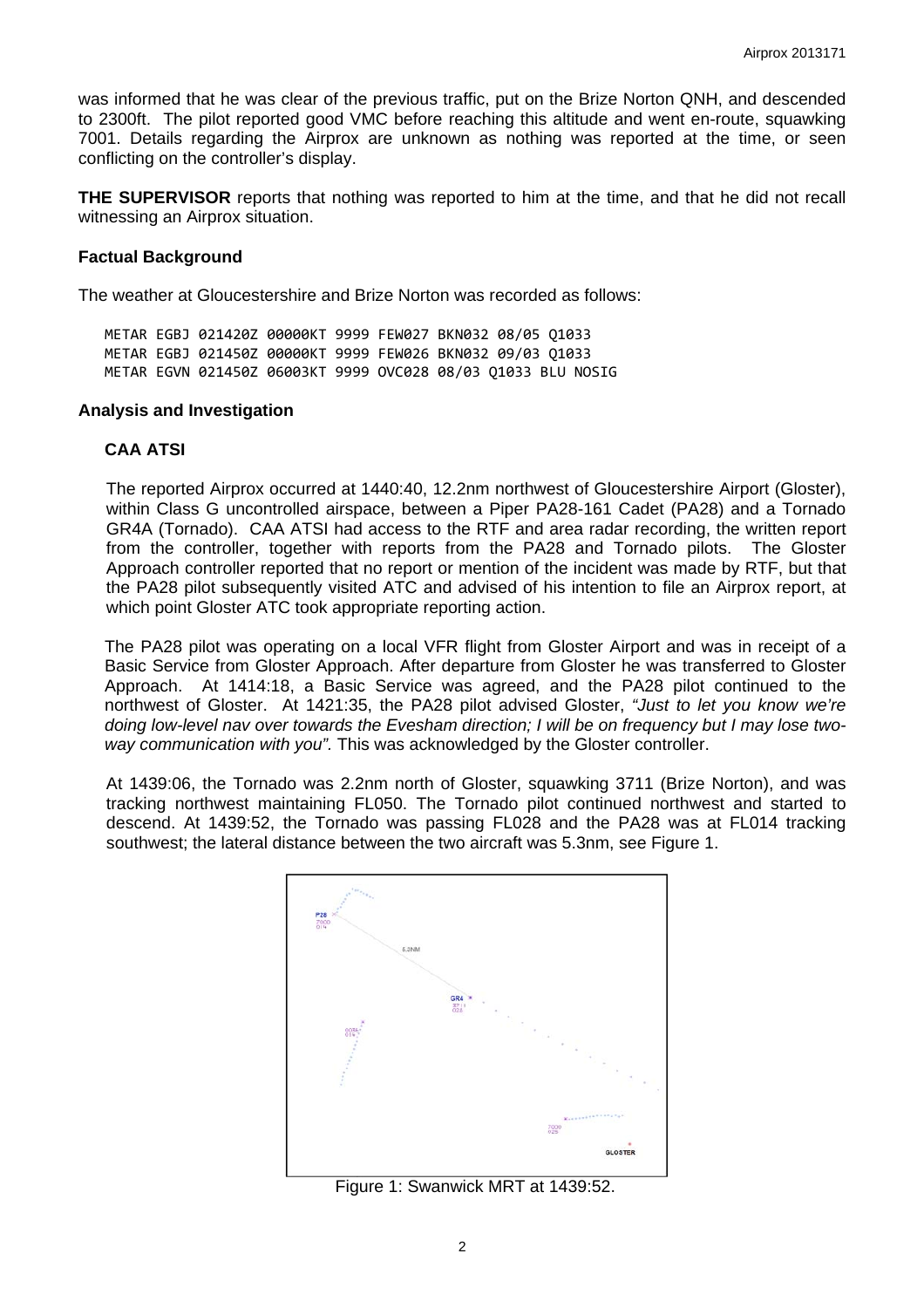At 1440:35, the horizontal distance between the aircraft had reduced to 0.6nm with a vertical distance of 300ft. The groundspeed of the PA28 was shown as 95kt and the Tornado as 423kt, see Figure 2.



Figure 2: Swanwick MRT at 1440:35.

The Tornado pilot turned left towards the PA28, and its SSR code changed to the low-level conspicuity code, 7001. On the next radar update, at 1440:39, the aircraft are shown converging at a range of 0.1nm with the Tornado 100ft above the PA28, see Figure 3.



Figure 3: Swanwick MRT at 1440:39.

The CPA was estimated to have occurred at 1440:40, as the Tornado and PA28 tracks crossed. At 1440:43 the Tornado was 0.3nm ahead of the PA28 at the same level, see Figure 4. Lateral and horizontal distance then continued to increase as the Tornado pilot continued descent to lowlevel.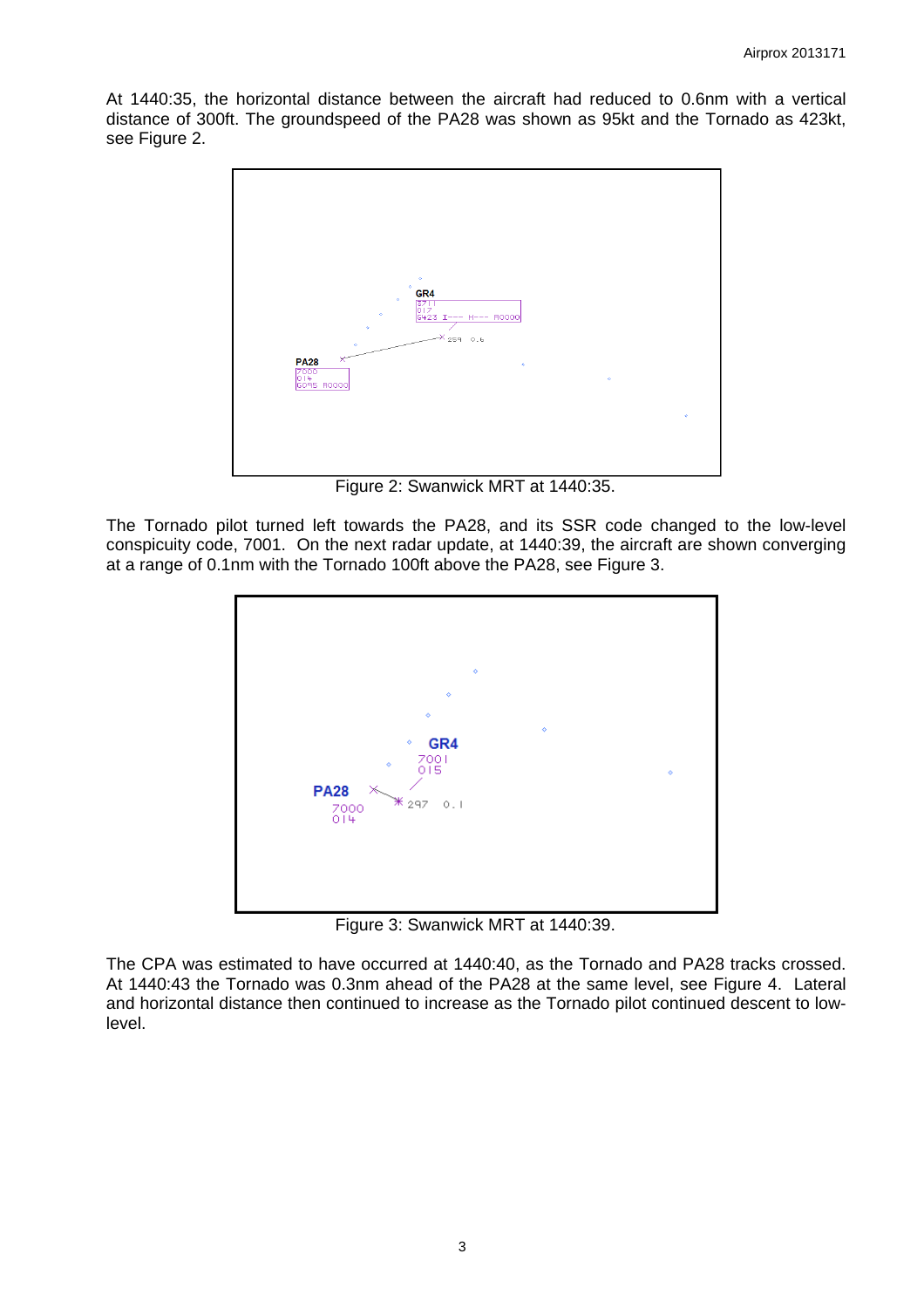

Figure 4: Swanwick MRT at 1440:43.

At 1453:24, the PA28 pilot contacted Gloster for rejoining instructions; there was no mention on frequency of an Airprox. The PA28 pilot was in receipt of a Basic Service from Gloster Approach, who were operating without the aid of surveillance equipment. The controller was unaware of the Tornado and was therefore not able to provide any generic traffic information or warning to the PA28 pilot. The PA28 pilot did not visually acquire the Tornado until it descended in front of him, from above.

# **Military ATM**

This incident occurred at 1440 on 02 Dec 13, 2nm southwest of Ledbury. The incident involved a Tornado GR4 pilot, under a Traffic Service from RAF Brize Norton LARS controller, and a PA28 pilot receiving a Basic Service from Gloucester APP. All heights/altitudes quoted are based upon SSR Mode C from the radar replay unless otherwise stated.

The Tornado pilot was handed over to Brize following exit from the Daventry corridor, en-route to Low Flying Areas 4 and 7. A Traffic Service was applied at 1437:28 by LARS, with a descent to FL50. The LARS controller asked the Tornado pilot if he was routing to the north or south of the Gloucester ATZ, who confirmed a routing north with a right turn. At 1438:12, the LARS controller called traffic information (not on the PA28), "[Tornado C/S] *traffic uh north west, three miles, tracking north east outbound Gloucester, indicating uh, three thousand feet below your cleared level*", (Fig 1).



Fig 1: Aircraft geometry at TI at 1438:12 (Tornado '3711' and PA28 '7000').

At 1438:53, LARS informed the Tornado pilot to expect a further descent in '1 track mile' to keep him clear of the Gloucester ATZ. At 1439:14, the Tornado pilot was provided a further descent to 2300ft on the Brize QNH, 1033hPa, (Fig 2).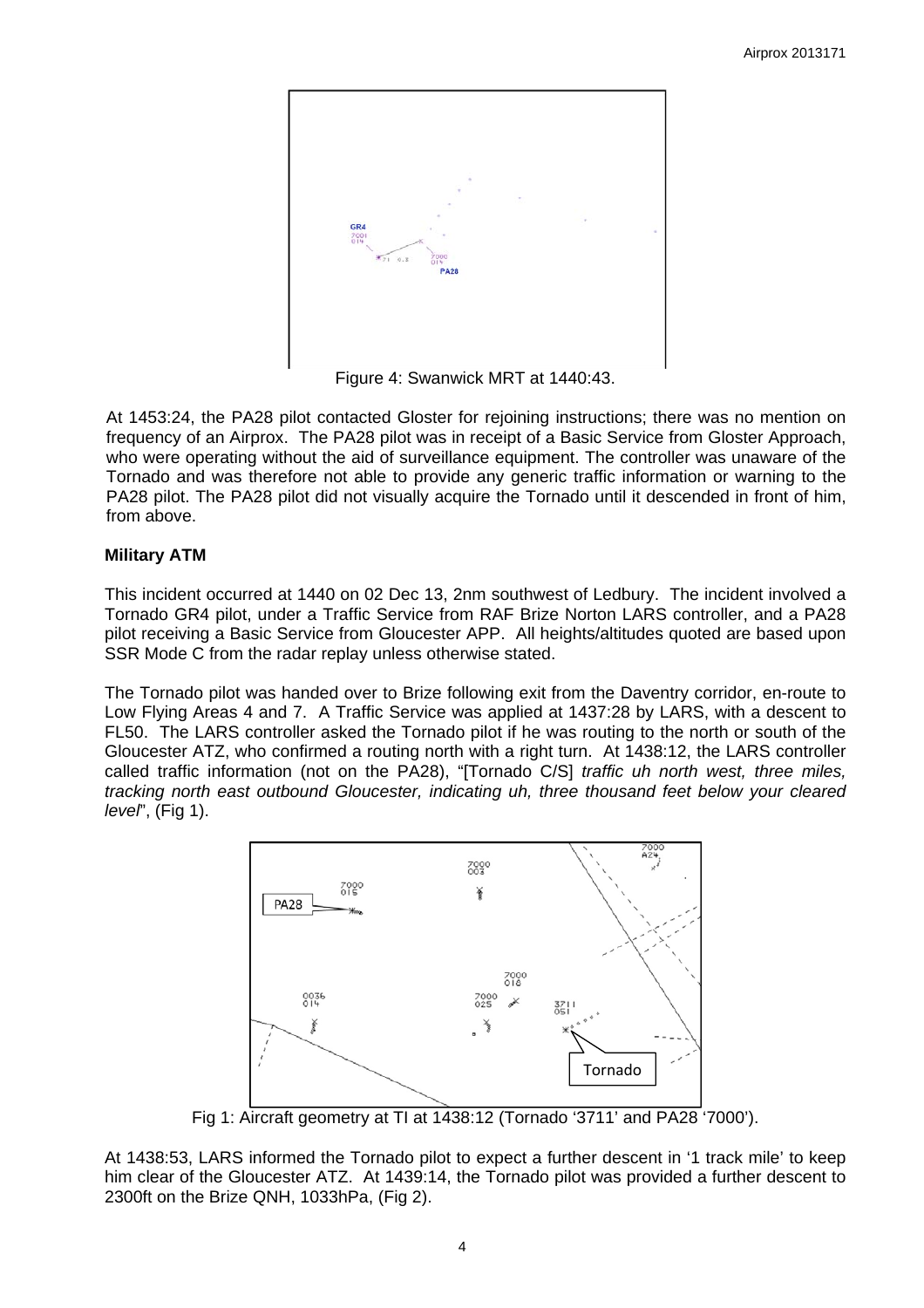

Fig 2: Aircraft geometry at descent point at 1439:14.

At 1439:58, the Tornado pilot reported VMC and happy to change to en-route frequency (Fig 3). The PA28 was approximately 35nm from Brize Norton, at 1400ft on London QNH 1033hPa, and the Tornado was approximately 30nm away at 2500ft on London QNH 1033hPa.



Fig 3: Aircraft position from Brize at 1439:58.

The Tornado pilot did not pick up the next LARS transmission and, after a repeat, at 1440:21 he was instructed to squawk 7001 and change to en-route frequency. At that point the incident aircraft were separated by about 2.2nm, with the Tornado approximately 35nm from Brize, (Fig 4). No updated traffic information had been provided to the Tornado after the initial call as it was approaching Gloucester at 1438:12.



Fig 4: Aircraft geometry at 1440:21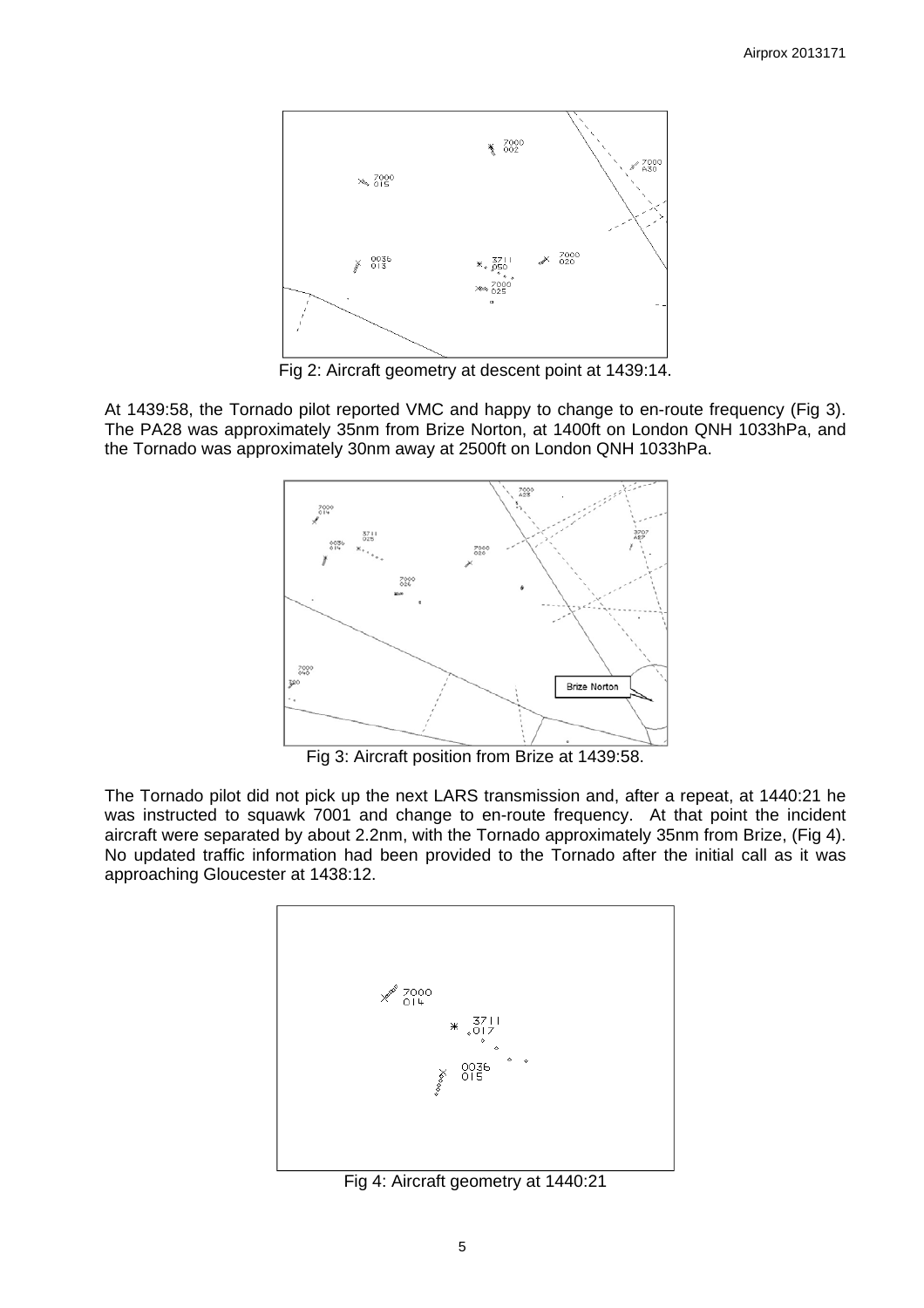An estimated CPA of 0.2nm occurred shortly after at 1440:37, (Fig 5). The Tornado crew were only aware of the Airprox after being informed after their sortie. As a result, the LARS controller was not aware at the time and the Supervisor was unable to recall the event when eventually informed. At the time of the incident, the LARS controller reported a low workload and a lowmedium task difficulty, with two aircraft on frequency. The LARS controller reported that the only potential displayed confliction was when the Tornado pilot had levelled at FL50, and that no other Airprox or conflicting event was evident on the radar display (the Radar Analysis Cell took the radar replays displayed in this report from the Clee Hill Radar). The LARS controller had fully serviceable primary and secondary radar from Brize Norton.



Fig 5: CPA at 1440:37.

The LARS controller did not see the PA28 on radar but, given its height and range from the Brize radar, (35nm at 1400ft amsl) this was understandable and explains why Traffic Information was not passed. The controller was functioning in a low-workload environment, indicating that he had the capacity to scan for conflictions; he had already called accurate traffic information and assisted the Tornado crew in remaining clear of the Gloucester ATZ. The Tornado pilot was under an appropriate ATS for the transit, and had reported VMC 39sec prior to the CPA. At the point that the Tornado pilot initially reported VMC and content to change frequency, the Tornado was 30nm from Brize and 2500ft amsl (RAF Brize Norton elevation 287ft). A reminder of the limits of the Traffic Service, due to Brize radar coverage at that range and altitude, was not provided to the Tornado pilot. However, an unheard transmission and repeated instruction to change frequency meant that there was a 27sec delay in the Tornado pilot changing frequency and by this point, he would have been close to the base of radar cover.

The Tornado crew and Brize controller were not immediately aware of the Airprox and the delay in reporting/notification meant that the Brize Supervisor could not accurately recall the incident.

#### **UKAB Secretariat**

The CPA as shown on the diagram has been calculated by interpolation of radar returns. Both pilots had equal responsibility for collision avoidance<sup>2</sup>. If the geometry is considered to be 'converging' then the Tornado pilot was required to give way<sup>3</sup>, if considered to be 'overtaking' then the PA28 pilot had right of way<sup>4</sup>.

# **Comments**

 $\frac{2}{3}$  Rules of the Air 2007 (as amended), Rule 8 (Avoiding aerial collisions)

<sup>&</sup>lt;sup>3</sup> ibid., Rule 9 (Converging)

 $4$  ibid., Rule 11 (Overtaking)